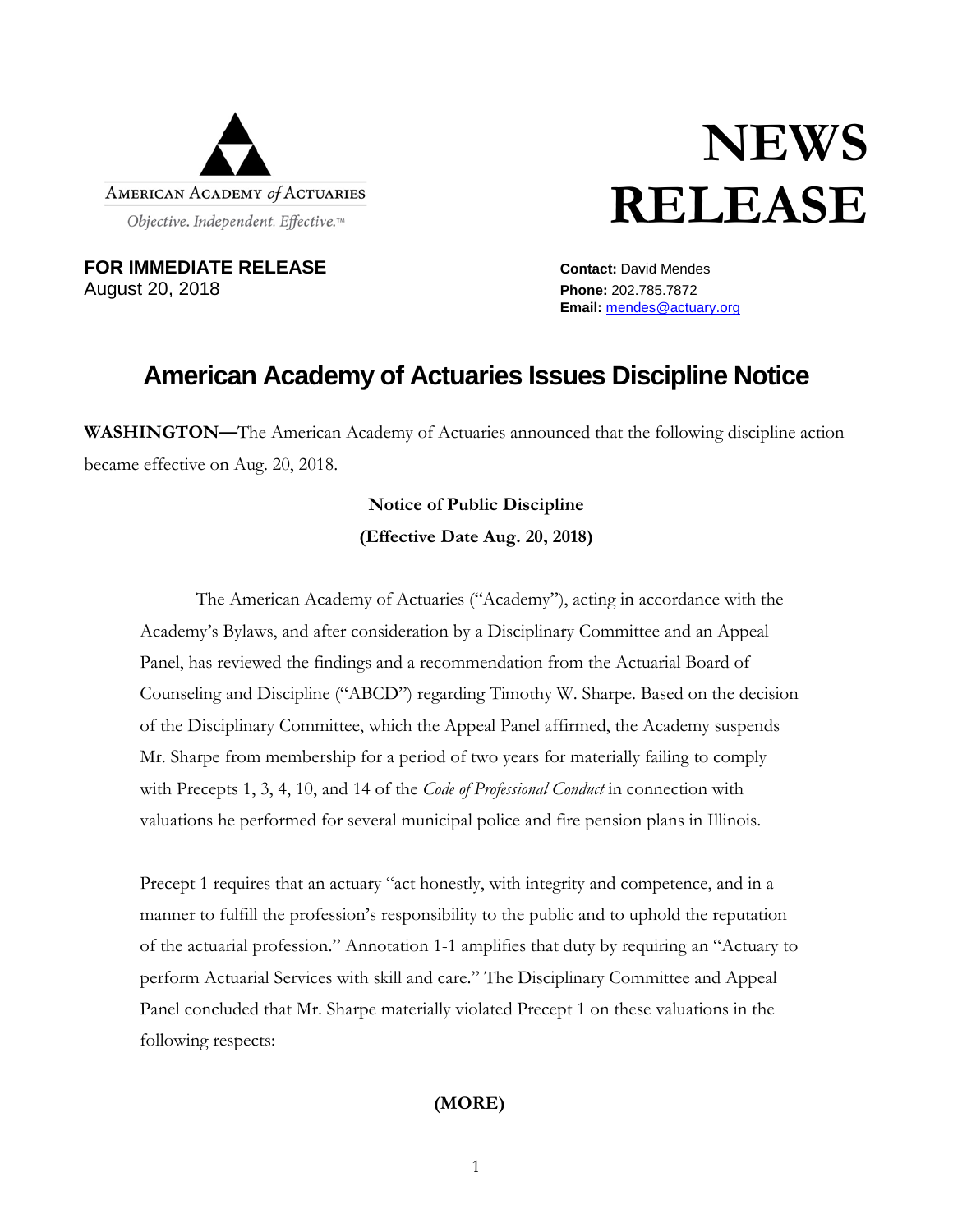- Making inappropriate adjustments to published mortality tables for these valuations in violation of ASOP No. 35;
- Failing to disclose adequately in his valuation reports the mortality tables used and the modifications to them in violation of ASOP No. 41.

Precept 3 requires an actuary to "ensure that Actuarial Services performed . . . satisfy applicable standards of practice." The Disciplinary Committee and Appeal Panel concluded that Mr. Sharpe materially violated Precept 3 by failing to satisfy ASOP No. 35 and ASOP No. 41 on his valuations for several municipal pension funds, as noted above.

Precept 4 provides that an actuary issuing "an Actuarial Communication shall take appropriate steps to ensure that the Actuarial Communication is clear and appropriate to the circumstances and its intended audience, and satisfies applicable standards of practice." The Disciplinary Committee and Appeal Panel concluded that Mr. Sharpe materially violated Precept 4 by issuing valuation reports for several municipal pension funds that do not comply with ASOP No. 41, as noted above.

Precept 10 provides that an actuary "shall perform Actuarial Services with courtesy and professional respect and shall cooperate with others in the Principal's interest." Annotation 10-5 amplifies that obligation by noting in pertinent part that "[w]hen a Principal has given consent for a new or additional actuary to consult with an Actuary with respect to a matter for which the Actuary is providing or has provided Actuarial Services, the Actuary shall cooperate in furnishing relevant information" to the new or additional actuary. The Disciplinary Committee and Appeal Panel concluded that Mr. Sharpe materially violated Precept 10 by failing to furnish relevant information to a successor actuary on a valuation for the Village of Oak Brook, Illinois Firefighters Pension Fund.

Precept 14 requires subject actuaries to respond promptly, truthfully, and fully to communications from the ABCD and its counsel. The Disciplinary Committee and Appeal Panel concluded that Mr. Sharpe materially violated Precept 14 by failing to cooperate in scheduling an interview with the ABCD investigator and by failing to respond to alternative dates and locations that the ABCD proposed for his hearing.

2